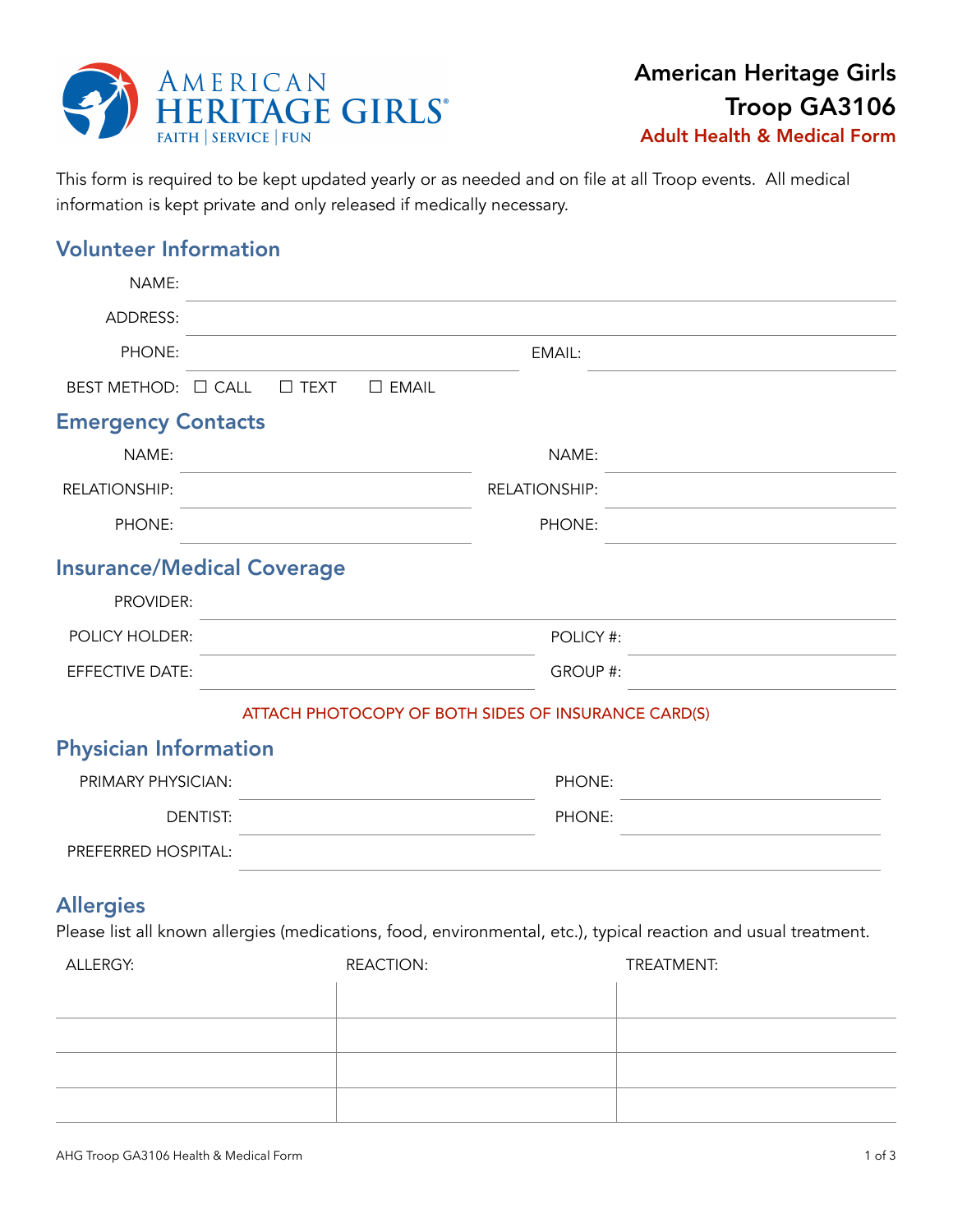

# Existing Medical Conditions

Check all that apply to your child.

| $\Box$ Anxiety                              | □ Kidney Disease                   |
|---------------------------------------------|------------------------------------|
| $\Box$ Asthma                               | $\Box$ Lung/Respiratory disease    |
| $\Box$ ADD/ADHD                             | $\Box$ Menstrual Cramps            |
| □ Autism Spectrum Disorder                  | $\Box$ Migraines/Chronic headaches |
| $\Box$ Convulsions/seizures                 | □ Motion/Altitude sickness         |
| $\Box$ COPD                                 | □ Muscular/Skeletal Conditions     |
| $\Box$ Depression                           | $\Box$ Neurological Disorders      |
| <b>Diabetes</b><br>$\perp$                  | $\Box$ Nosebleeds                  |
| $\Box$ Excessive fatigue                    | $\Box$ PTSD                        |
| $\Box$ Fainting or dizziness                | $\Box$ Sinus Problems              |
| $\Box$ Head injury/concussion               | $\Box$ Sleep Apnea                 |
| $\Box$ Heart attack/chest pain              | $\Box$ Sleepwalking                |
| $\Box$ Heart murmur/Coronary Artery Disease | $\Box$ Stroke/TIA                  |
| $\Box$ Hemophilia or Blood disorders        | $\Box$ Thyroid Disease             |
| □ Hypertension (High Blood Pressure)        | Other (please list below)          |
|                                             |                                    |

Additional Notes about the member's behavior, physical, emotional or mental health needs pertinent to their participation in American Heritage Girls:

## **Medications**

 $\Box$  No medications routinely taken

☐ The medications listed below are regularly taken (including inhalers, Epi-Pens, over the counter medications, homeopathic, and prescription medications). If medications of any type will be taken or needed during Troop meetings, events, activities or trips, please fill out the *Request for Medication Administration Form*. If additional lines are needed, please attach a separate page.

MEDICATION: DOSAGE: PURPOSE: